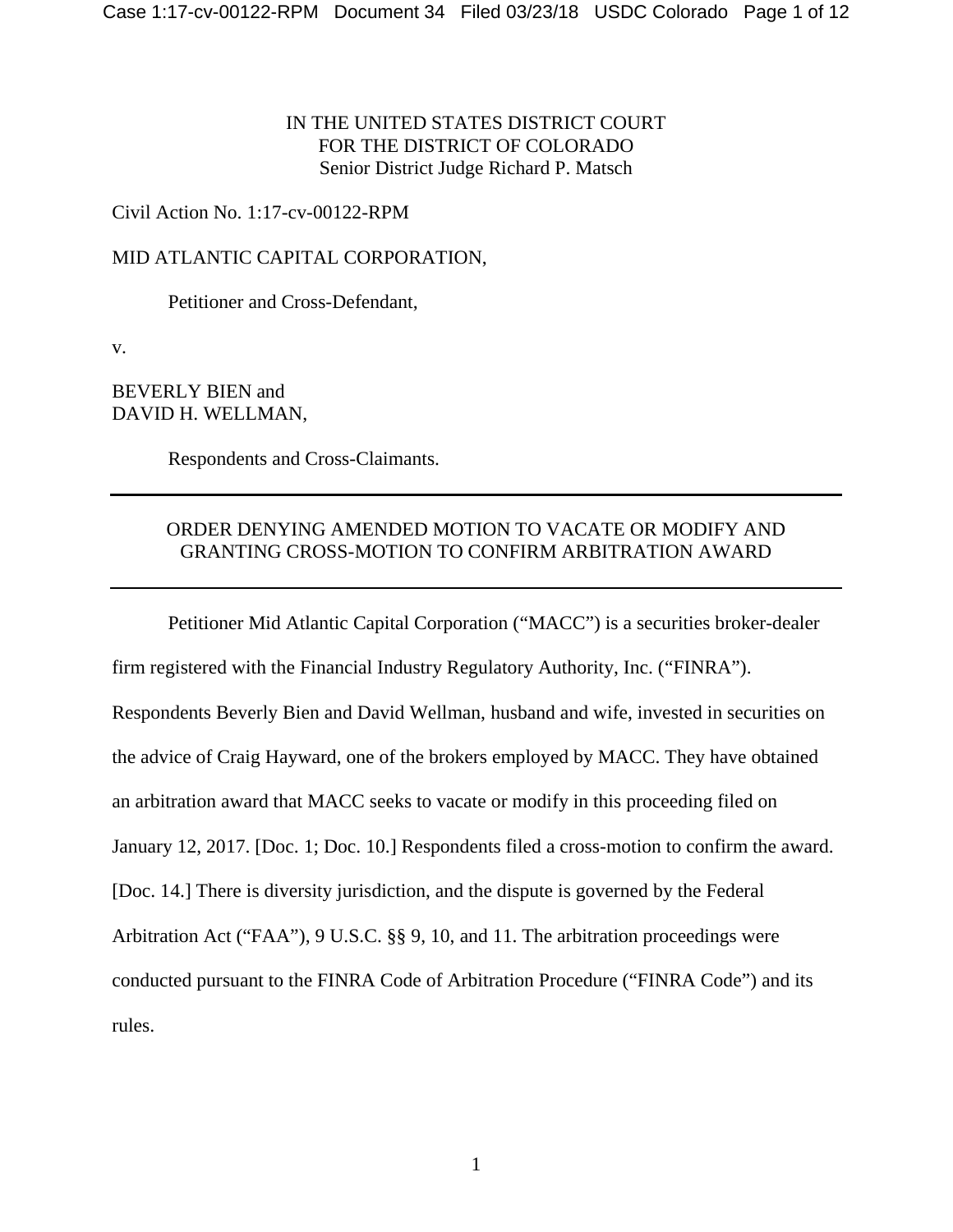## **Background Facts**

FINRA is a self-regulatory organization that regulates member brokerage firms. It is the successor to the National Association of Securities Dealers, Inc. ("NASD"). Respondents' customer agreements with MACC contained an arbitration clause requiring that all disputes between them and MACC be determined by FINRA arbitration. Specifically, Respondents' customer agreements stated that "[a]ll controversies that may arise between you [and] us . . . shall be determined by arbitration in accordance with the rules then prevailing of the NASD, Inc." [Doc. 15-4 at 11, 22, 33.] Pursuant to that arbitration clause, on February 6, 2015 Respondents filed a Statement of Claim ("SoC") against MACC in accordance with the FINRA Code. Both sides signed a FINRA Arbitration Submission Agreement submitting the matter to arbitration "in accordance with the FINRA By-Laws, Rules, and Code of Arbitration Procedure." [Doc. 15-6; Doc. 16-2.]

On August 10, 2015, Respondents filed a First Amended Statement of Claim alleging that Mr. Hayward invested their money in highly speculative and aggressive investments that were unsuitable for their needs; that he misrepresented those investments as safe and conservative; that he failed to fully disclose the characteristics and risks of the investments; and that he was motivated to recommend the investments because of the extremely large commissions he generated by selling them. Respondents characterized their claims as breach of fiduciary duty, negligent misrepresentation, violation of Colorado's Securities Act, common law fraud, breach of contract, restitution, and negligent supervision.

On December 18, 2015, MACC filed a motion to dismiss pursuant to FINRA Code Rule 12206, arguing that Respondents' claims were ineligible for arbitration. Rule 12206 provides that "[n]o claim shall be eligible for submission to arbitration under the Code where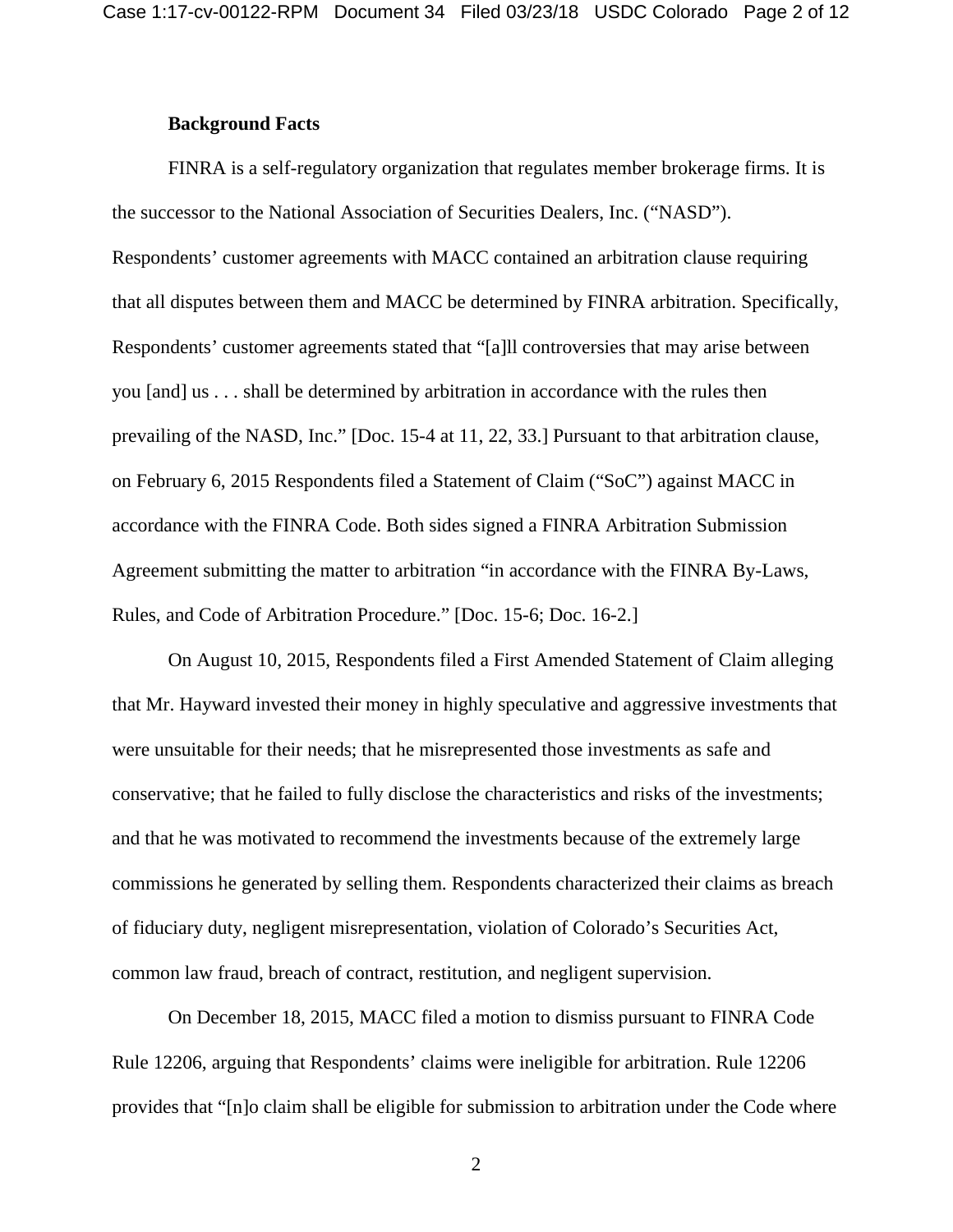six years have elapsed from the occurrence or event giving rise to the claim." [Doc. 15-2 at 19.] MACC argued that the occurrence or event giving rise to Respondents' claims was their purchase of the investments in 2007 and 2008, more than six years before they filed their Statement of Claim in 2015.

In response, Respondents argued that Rule 12206 was subject to tolling, and that the arbitration panel was entitled to use a date other than the purchase date of the investments as the date of the occurrence or event giving rise to their claims. Citing various authorities interpreting Rule 12206, as well as Colorado case law applying the "discovery rule" to statutes of limitation,<sup>[1](#page-2-0)</sup> Respondents argued that the panel could use "discovery [of the wrongdoing] or some other relevant date as the date from which the six year period runs." [Doc. 10-13 at 5-11.] Respondents asserted that "the very earliest [they] could have possibly discovered that something was wrong" with their investments was when the price of the investments showed a decline in value for the first time—in May 2011 for one investment and December 2009 for the other two investments—and that "[u]sing these dates . . . makes sense for eligibility purposes." [*Id.* at 8.] As such, Respondents contended that they filed within the six-year eligibility period.

On March 16, 2016, the arbitration panel heard oral argument on MACC's motion to dismiss. The parties agree that the only issue raised in MACC's motion to dismiss, addressed in the parties' associated briefing, and discussed at oral argument was the eligibility of

<span id="page-2-0"></span> $1$  In Colorado, "[a] claim for relief does not accrue until the plaintiff knows, or should know, in the exercise of reasonable diligence, all material facts essential to show the elements of that cause of action." *Miller v. Armstrong World Indus., Inc.*, 817 P.2d 111, 113 (Colo. 1991).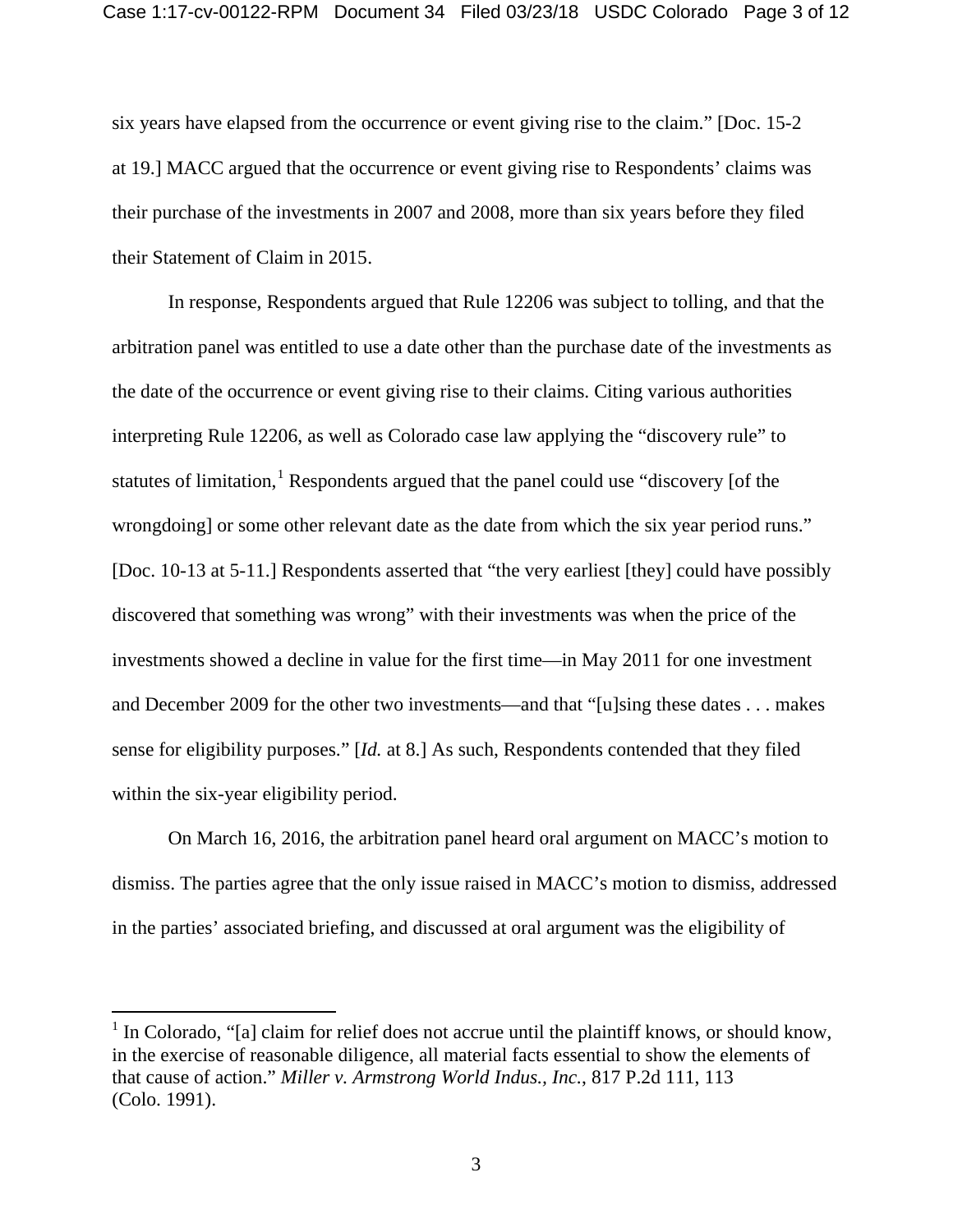Respondents' claims under FINRA Code Rule 12206. On March 23, 2016, the panel issued an order denying the motion to dismiss without comment. [Doc. 10-14.]

The arbitration proceeded to hearing on the merits, which was held in November and December 2016. During the hearing, Respondents presented testimony on measures of damages. They asserted "net out-of-pocket" losses of \$292,411. Their expert witness testified that "market-adjusted damages" were appropriate. That is, that damages should be the difference between the actual return on these investments and what the return would have been if Respondents' money had been invested in a well-managed "benchmark" account. Respondents' expert suggested market-adjusted damages of \$600,488; \$607,711; \$618,049; or \$484,684, depending on whether the "benchmark" account was a diversified portfolio of real estate investment trusts, the S&P 500 Index Fund, the Wilshire 5,000 Index Fund, or a diversified portfolio of bonds. MACC did not call a witness to contradict this testimony.

At the close of Respondents' case-in-chief, MACC orally moved for a "directed verdict" based on Respondents' alleged failure to proffer evidence that their claims fell within the six-year eligibility period set forth in FINRA Code Rule 12206. MACC also moved for "directed verdict" contending that Respondents' claims were barred by the shorter three-year Colorado statutes of limitation, and that Respondents had failed to prove their claims with sufficient evidence. In response to MACC's assertions that their claims were time-barred, Respondents argued that (1) the first indication that their investments might have incurred substantial losses was in May 2012 at the earliest, within both the six-year FINRA eligibility period and the three-year Colorado statutes of limitation; and (2) the Colorado statutes of limitation should not apply in an arbitration. The arbitration panel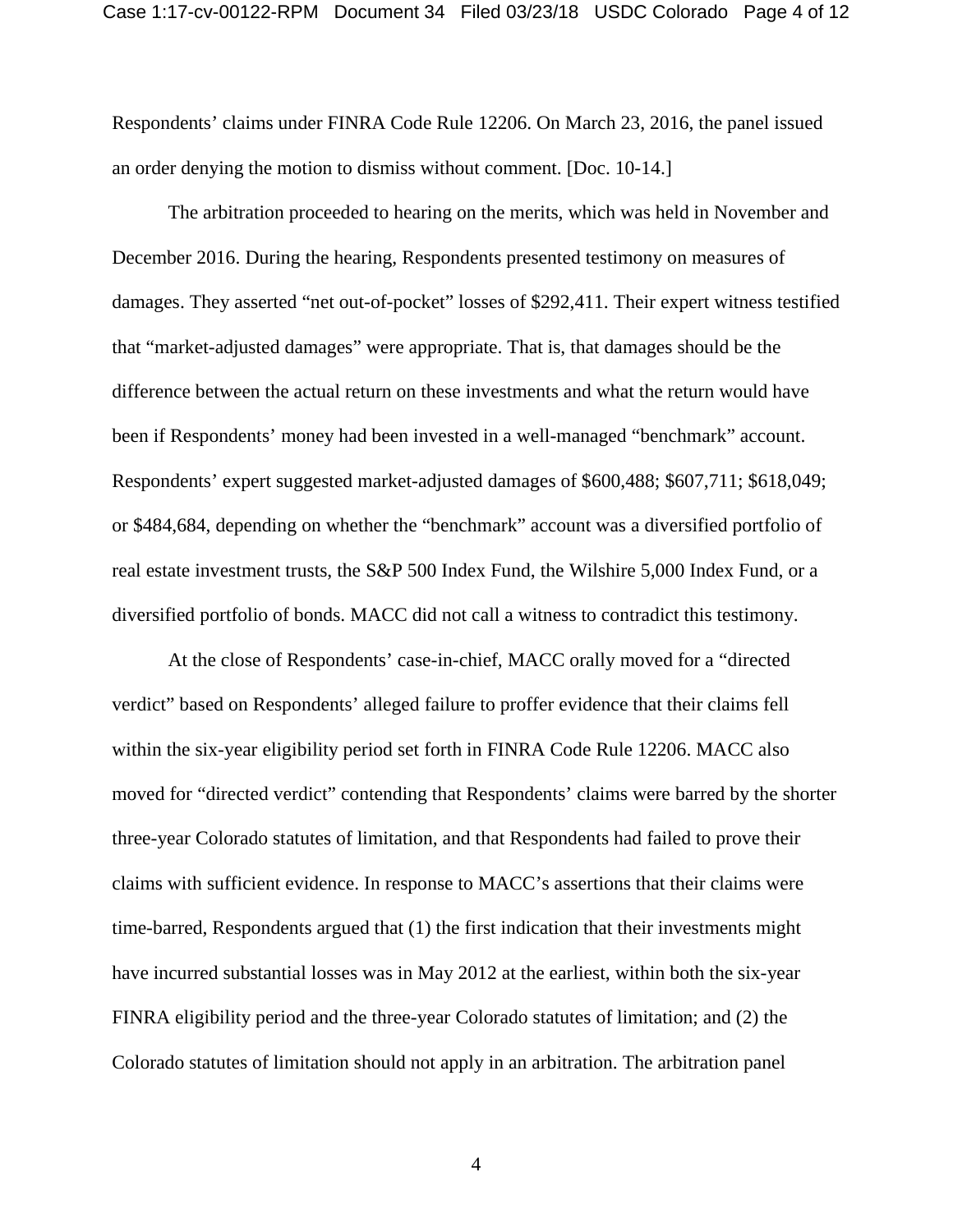recessed to discuss MACC's motions in an off-the-record executive session, and then denied the motions on the record without comment.

The arbitration panel issued its decision on December 12, 2016. [Doc. 10-8.] The panel awarded Respondents \$292,411 in "initial investment loss[es]" (equivalent to the net out-of-pocket losses presented by Respondents), plus \$484,683 in "compensatory damages" (equivalent to one of the measures of market-adjusted damages presented by Respondents), for a total of \$777,094 (nearly \$160,000 more than the largest measure of damages Respondents presented at the hearing). In addition, the panel awarded pre- and post-award interest at a rate of 8% per year, attorneys' fees in the amount of \$118,560, and costs in the amount of \$26,813. The panel also ordered Respondents to reassign their investments back to MACC. The panel denied Respondents' request for punitive damages.

## **Analysis**

Petitioner MACC asserts two grounds for vacatur of the arbitration award: (1) the arbitrators "exceeded their powers," a statutory ground for vacatur, 9 U.S.C. § 10(a)(4); and ([2](#page-4-0)) the arbitrators "manifestly disregarded the law," a judicially created ground for vacatur. $2$ To establish that the arbitrators exceeded their powers, MACC must show that the arbitrators acted outside the scope of authority delegated to them by the parties' arbitration agreement. *Stolt-Nielsen S.A. v. AnimalFeeds Int'l Corp.*, 559 U.S. 662, 671-72, 682-84 (2010). To

<span id="page-4-0"></span><sup>&</sup>lt;sup>2</sup> In its original petition, MACC also asserted a third ground for vacatur, arguing that the award should be vacated pursuant to 9 U.S.C. § 10(a)(2) and (3) because the arbitration panel showed evident partiality throughout the hearing by refusing to hear pertinent and material evidence proffered by MACC. [*See* Doc. 1 at ¶¶ 31-36.] However, in its amended motion to vacate, MACC relegated this argument to a footnote. [Doc. 10-2 at 14 n.14.] At oral argument, MACC confirmed that it has withdrawn this asserted ground for vacatur. [Doc. 33 at 5:2-3, 57:5-21.]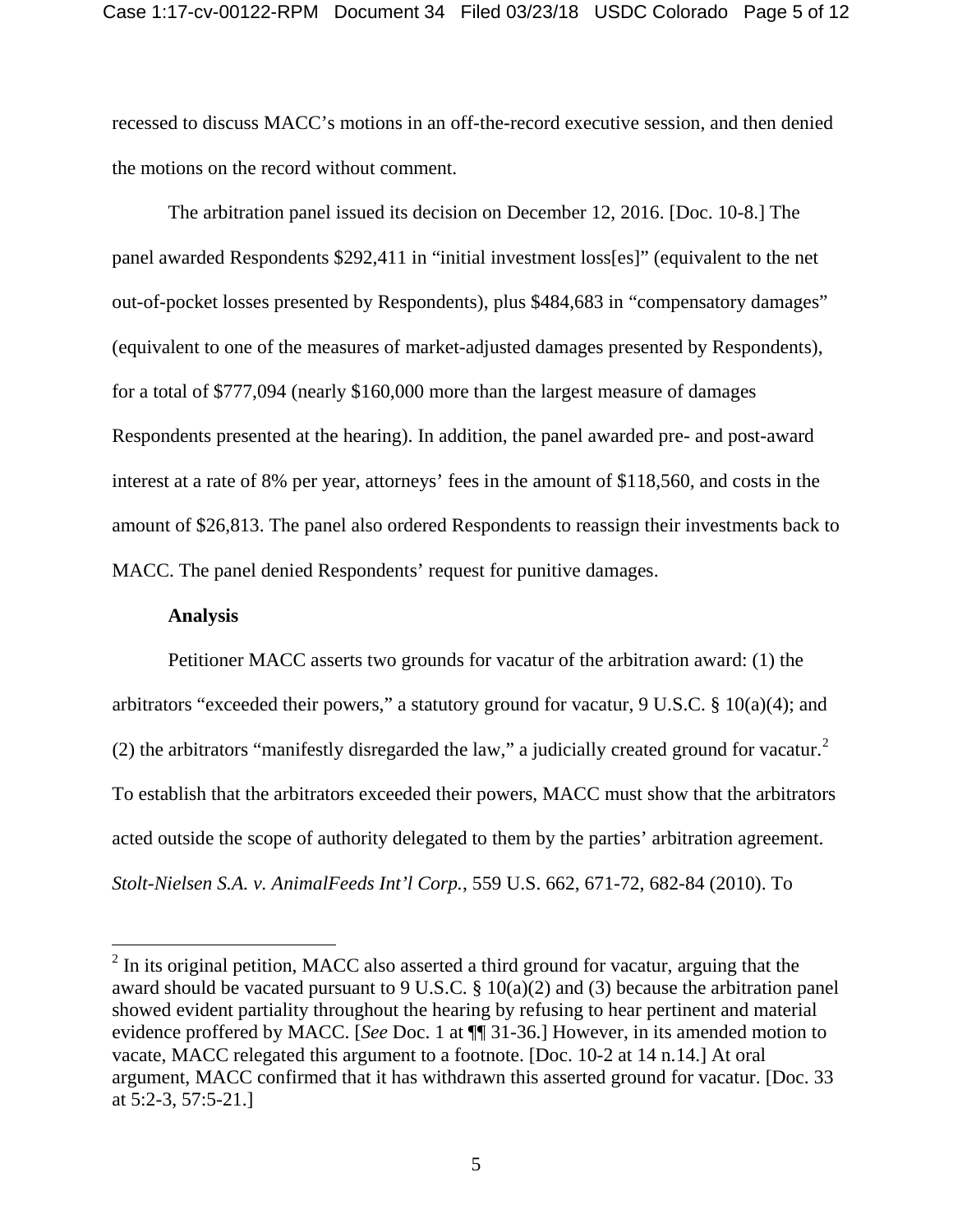establish that the arbitrators manifestly disregarded the law,  $3$  MACC must show that the arbitrators acted with "willful inattentiveness to the governing law," *i.e.*, that they "knew the law and explicitly disregarded it." *ARW Exploration Corp. v. Aguirre*, 45 F.3d 1455, 1463 (10th Cir. 1995); *Dominion Video Satellite, Inc. v. Echostar Satellite L.L.C.*, 430 F.3d 1269, 1275 (10th Cir. 2005).

MACC contends that the arbitration panel exceeded its powers and/or manifestly disregarded the law in two ways. First, MACC argues that the panel exceeded its powers by failing to decide the threshold question of whether Respondents' claims were eligible for arbitration. MACC further argues that if the panel did decide the eligibility issue, then it must have manifestly disregarded the law with respect to Colorado statutes of limitation. Second, MACC argues that the panel both exceeded its powers and manifestly disregarded the law by issuing a damages award that double-counts Respondents' lost principal, among other errors. As an alternative to vacating the award on this basis, MACC suggests that the Court may modify the award to correct the double-counting.

The arbitration panel did not make any findings of fact or conclusions of law in its order denying MACC's preliminary motion to dismiss, or in its final written award decision. The panel had no obligation to do so, but this Court can only infer the reasoning resulting in the panel's decisions.

<span id="page-5-0"></span><sup>&</sup>lt;sup>3</sup> It is unclear whether manifest disregard of the law remains a viable ground for vacatur in the wake of the Supreme Court's decision in *Hall Street Associates, L.L.C. v. Mattel, Inc.*, 552 U.S. 576 (2008). Both the Supreme Court and the Tenth Circuit have declined to decide this issue. *See Stolt-Nielsen*, 559 U.S. at 672 n.3; *Abbott v. Law Office of Patrick J. Mulligan*, 440 F. App'x 612, 617-20 (10th Cir. 2011). Because it is ultimately inconsequential to the outcome of this case, the Court assumes without deciding that manifest disregard of the law remains an independent ground for vacatur following *Hall Street*.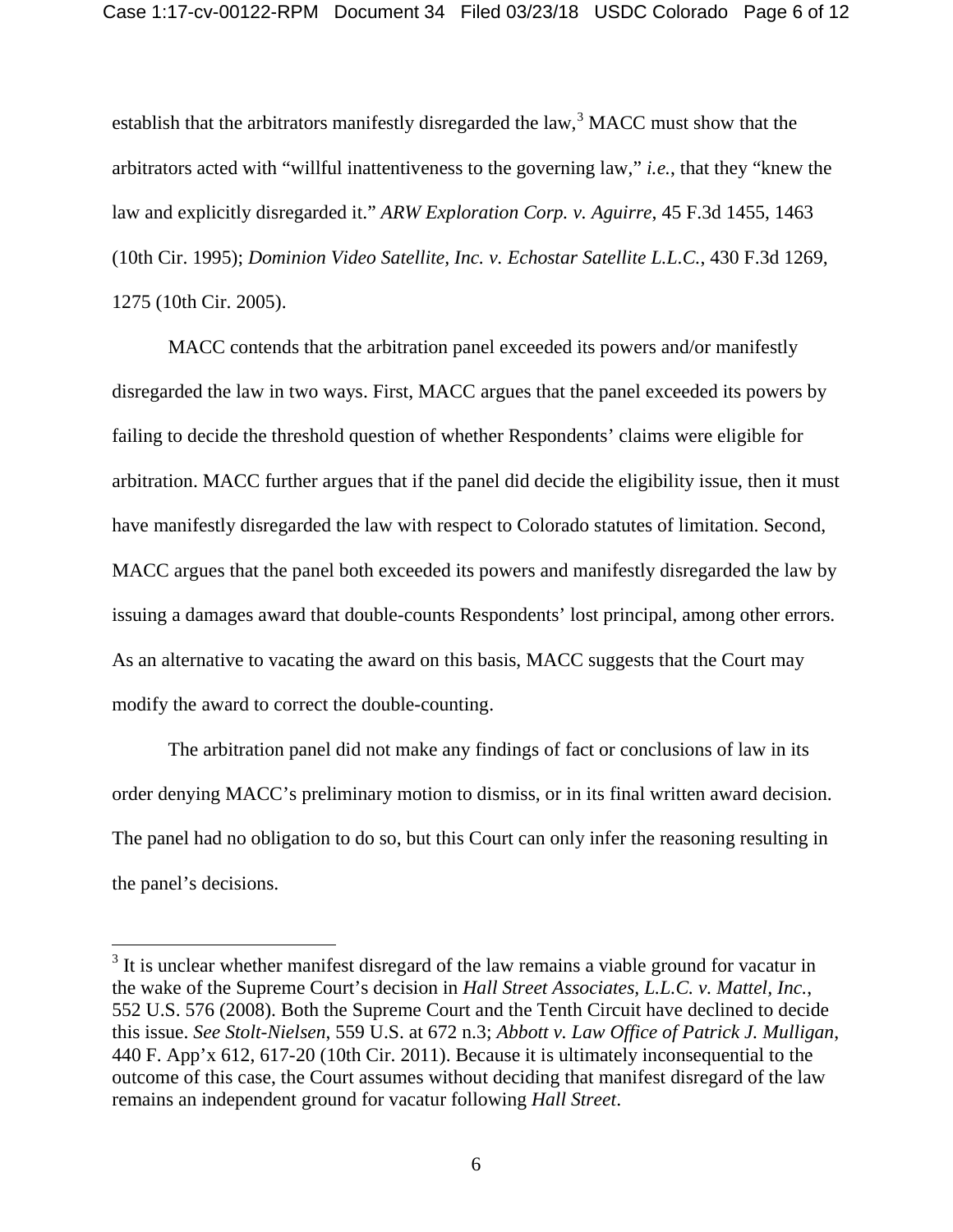#### Eligibility and Timeliness of Respondents' Claims

The written order denying MACC's motion to dismiss is a ruling on eligibility under FINRA Code Rule 12206 because that was the only issue raised in MACC's motion. [Doc. 10-14.] MACC's argument that the panel did not actually decide eligibility when it denied the motion to dismiss is based on what appears to be a misstatement in the final arbitration award. In summarizing the issues previously considered and decided, the award states that MACC "filed a Motion to Dismiss Pursuant to Rule 12206," and the panel denied the motion "because the claims are not barred by the Colorado statute of limitations, and Claimants presented a legally sufficient evidentiary basis to support the claims." [Doc. 10-8 at 2.] MACC contends that this statement indicates that the panel answered the wrong question when it denied MACC's motion to dismiss, *i.e.*, that the panel ignored the sole question presented by the motion (Rule 12206 eligibility) and instead decided a question not presented at the time (applicability of Colorado statutes of limitation). But even if that is assumed, MACC cannot escape the fact that the panel decided the eligibility question again when it denied MACC's motion for "directed verdict" at the arbitration hearing. The arbitration panel did not abdicate its responsibility to decide eligibility.

The panel did not manifestly disregard the law by finding that Respondents' claims were eligible for arbitration under Rule 12206. MACC acknowledges that a decision by the panel finding Rule 12206 subject to tolling is not reviewable by this Court. [Doc. 33 at 18:25-19:4 ("[I]f the panel had said, Yes, you can [toll Rule 12206], then this Court wouldn't have the ability to disturb that judgment.").]

MACC argues that if the panel accepted Respondents' tolling arguments with respect to Rule 12206, then it must have manifestly disregarded the law with respect to Colorado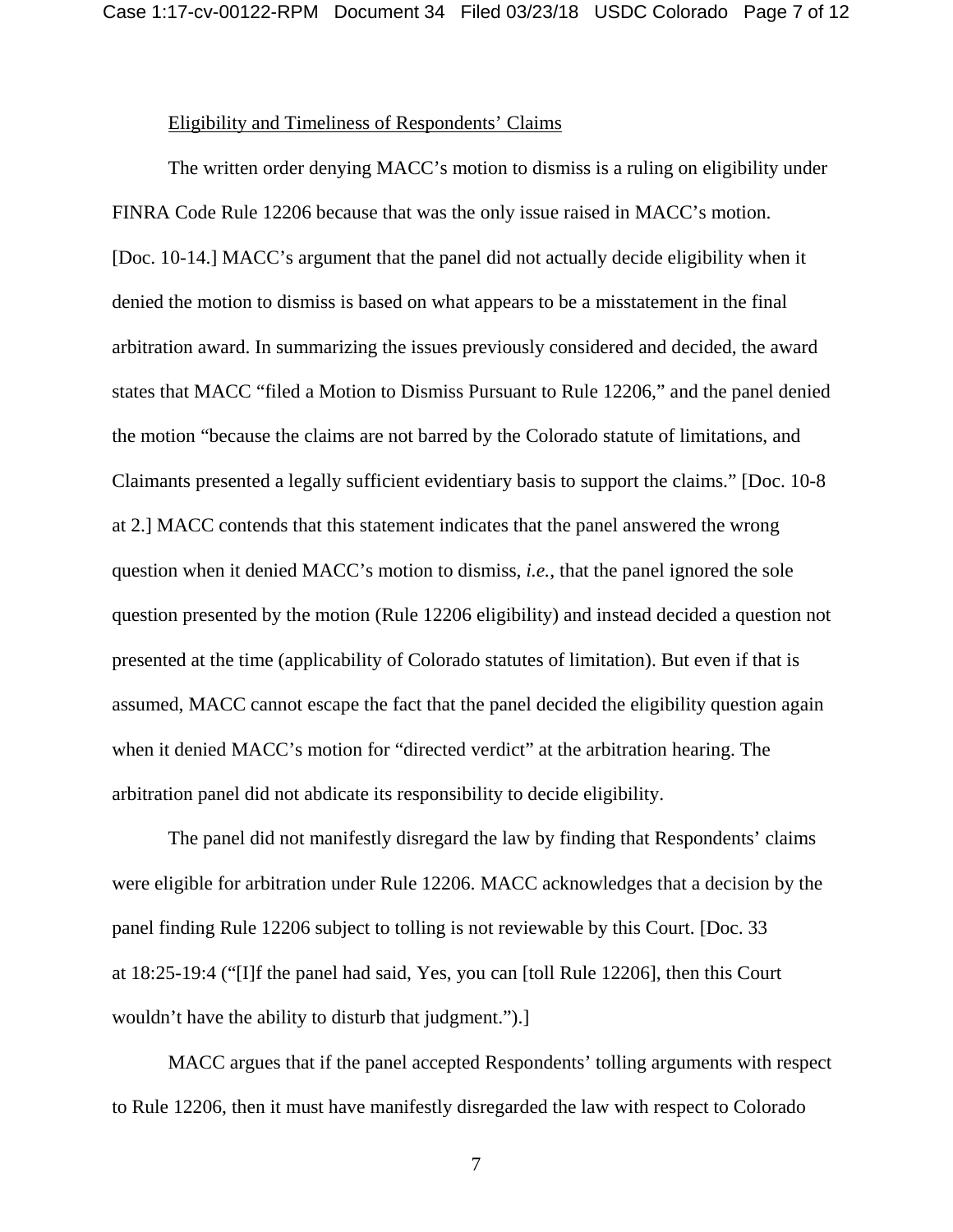statutes of limitation. Specifically, MACC notes that Respondents' opposition to the motion to dismiss identified December 2009 and May 2011 as "the very earliest [they] could have possibly discovered that something was wrong" with their investments. [Doc. 10-13 at 8.] MACC argues that this constitutes an admission that Respondents' claims accrued as of December 2009 and May 2011 for statute of limitations purposes, and that Respondents' February 2015 SoC was thus filed outside the applicable three-year limitations period. The Court disagrees.

While Respondents' opposition to MACC's motion to dismiss did argue that Colorado's "discovery rule" should apply to Rule 12206, nowhere in their brief did Respondents state or admit that they actually discovered, or in the exercise of reasonable diligence should have discovered, "all material facts essential to show the elements of [their] cause[s] of action" as of December 2009 and May 2011. *Miller*, 817 P.2d at 113. Rather, Respondents highlighted those dates as "the very earliest that [they] could have possibly discovered that something was wrong" because their securities had not declined in value at all before those dates. Thus, even though the arbitration panel appears to have accepted Respondents' tolling argument with respect to Rule 12206, it may still have later determined that Respondents' claims did not accrue for statute of limitations purposes until the spring of 2012, as Respondents argued at the final arbitration hearing. Such a factual determination is not reviewable by this Court. *Kennecott Utah Copper Corp. v. Becker*, 195 F.3d 1201, 1204 (10th Cir. 1999). Moreover, even if Respondents had admitted that their claims accrued in December 2009 and May 2011, the panel may have simply decided that the Colorado statutes of limitation did not apply in this arbitration proceeding. This Court may not reverse a legal determination, even if it is erroneous. *ARW*, 45 F.3d at 1463. Nothing in the record reflects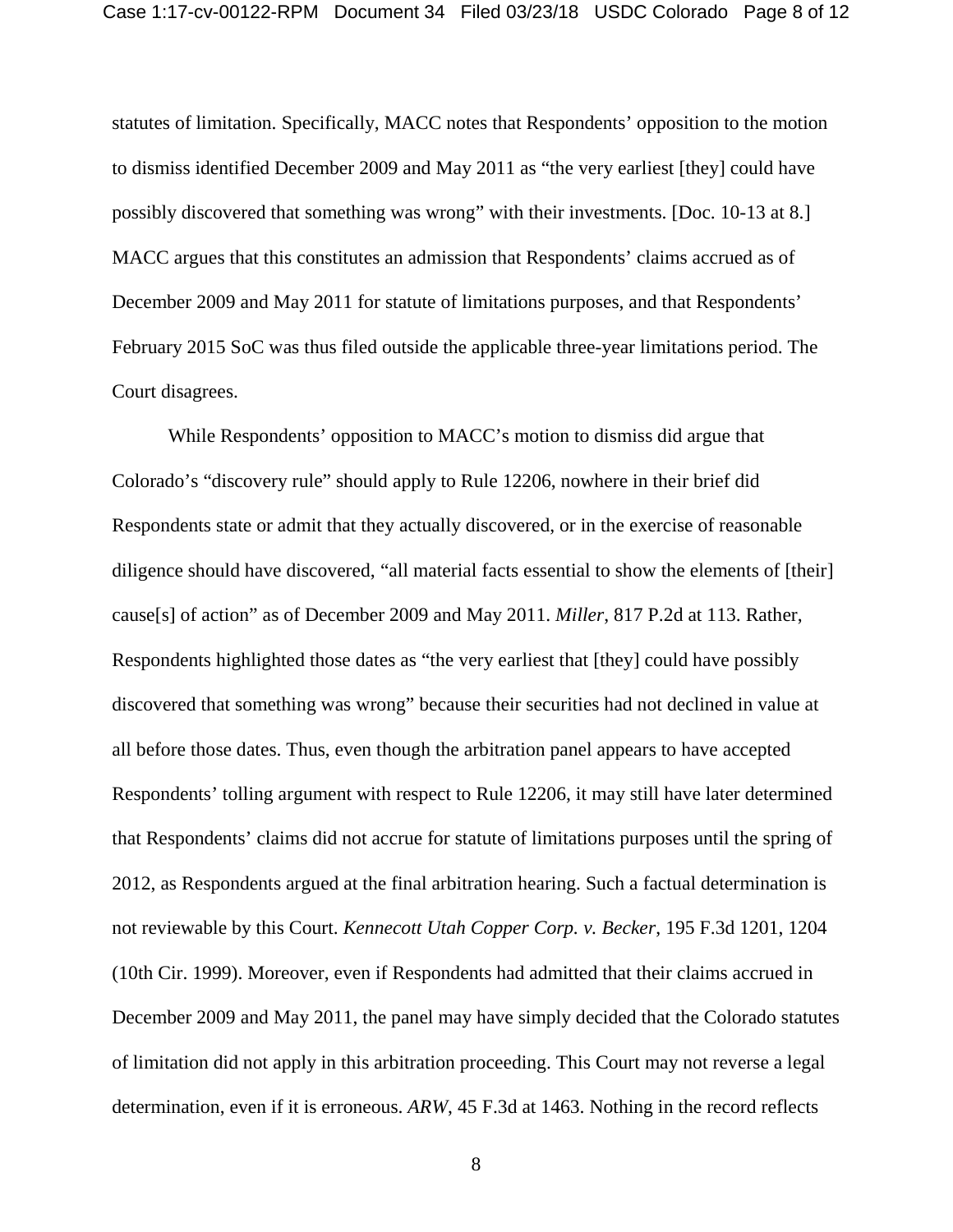that the arbitration panel willfully and expressly ignored governing law with respect to either Rule 12206 or Colorado statutes of limitation. As such, the Court finds no manifest disregard of the law with respect to the eligibility or timeliness of Respondents' claims.

#### Final Damages Award

The final damages award is disturbing. The arbitration panel awarded Respondents both net out-of-pocket losses (what the panel called "initial investment loss[es]") and marketadjusted damages (what the panel called "compensatory damages"), thereby double-counting Respondents' lost investment. MACC contends that the arbitration panel exceeded its powers by awarding damages in excess of what Respondents requested, because Respondents presented net out-of-pocket losses and market-adjusted damages as alternative damages measures and argued to the panel that net out-of-pocket losses should not be used to determine damages. [*See* Doc. 10-3 at 33:11-16.] MACC cites several authorities for the proposition that arbitrators exceed their powers if they award damages that were not requested. [*See* Doc. 10-2 at 16; Doc. 33 at 42:22-43:2.] These cited cases hold that arbitrators exceed their powers either by resolving a dispute that was not submitted to arbitration, *see Totes Isotoner Corp. v. Int'l Chem. Workers Union Council/UFCW Local 664C*, 532 F.3d 405 (6th Cir. 2008), or by fashioning a different remedy than what is prescribed by the parties' arbitration agreement, *see Coast Trading Co. v. Pac. Molasses Co.*, 681 F.2d 1195 (9th Cir. 1982); *Mo. River Servs., Inc. v. Omaha Tribe of Neb.*, 267 F.3d 848 (8th Cir. 2001). These cases are not comparable to this dispute.

"The question under [9 U.S.C.  $\S 10(a)(4)$ ] is 'whether the arbitrators had the power, based on the parties' submissions or the arbitration agreement, to reach a certain issue, not whether the arbitrators correctly decided that issue.'" *Stolt-Nielsen*, 559 U.S. at 693. Here,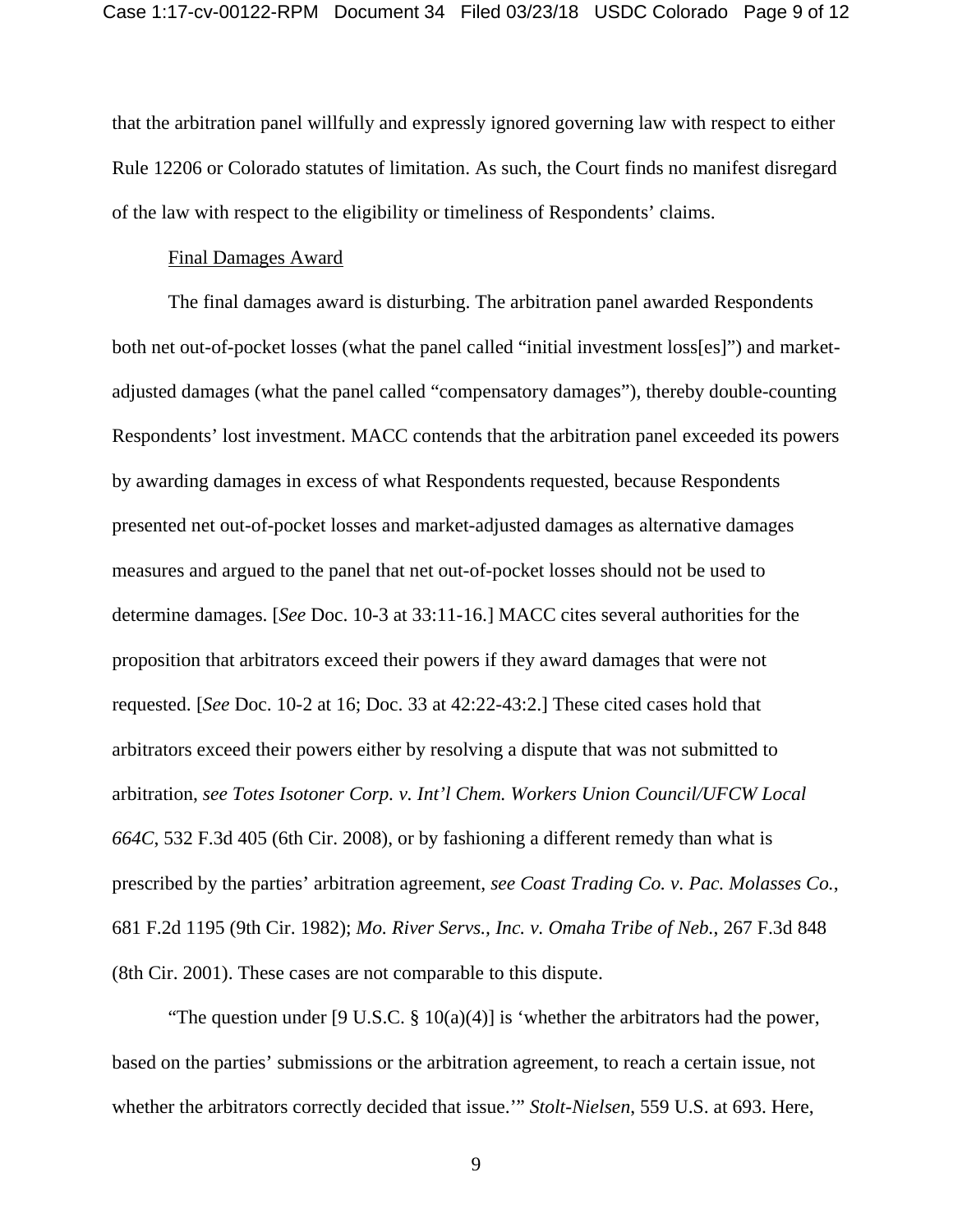the issue of damages was unquestionably submitted to the panel to decide, and both net outof-pocket losses and market-adjusted damages are described in the FINRA Office of Dispute Resolution Arbitrator's Guide as types of compensatory damages that a panel may consider. [Doc. 15-3 at 65-66.] The panel did not fashion some type of remedy outside the scope of the parties' arbitration agreement. What appears is that the panel made a mistake of fact or law by awarding both measures of damages. Such mistakes are beyond this Court's review. As such, the Court does not find that the arbitration panel exceeded its powers with respect to the damages award. Nor does the record reflect that the panel knew and explicitly disregarded the governing damages law, and therefore the Court finds no manifest disregard of the law.

As an alternative to vacatur of the damages award, MACC asks the Court to modify the amount of the award to correct the double-counting. A court may modify or correct an arbitration award "[w]here there was an evident material miscalculation of figures." 9 U.S.C. § 11(a). This is generally interpreted to mean a mathematical error that appears on the face of the award.[4](#page-9-0) *See, e.g.*, *U.S. Energy Corp. v. Nukem, Inc.*, 162 F.3d 1175, 1998 WL 738336, at \*5 (10th Cir. 1998) (unpublished); *Grain v. Trinity Health*, 551 F.3d 374, 378 (6th Cir. 2008); *Apex Plumbing Supply, Inc. v. U.S. Supply Co.*, 142 F.3d 188, 194 (4th Cir. 1998). There is no such miscalculation evident on the face of the award in this case.

Accordingly, this Court does not have authority to modify the amount of the award. Even assuming such authority, simply subtracting the "initial investment loss[es]" awarded

<span id="page-9-0"></span><sup>&</sup>lt;sup>4</sup> MACC cites one authority holding that a court may look beyond the face of an award to correct a double recovery under 9 U.S.C. § 11(a), but that authority is not binding on this Court and contradicts the weight of authority from other circuits. *See Eljer Mfg., Inc. v. Kowin Dev. Corp.*, 14 F.3d 1250, 1254 (7th Cir. 1994).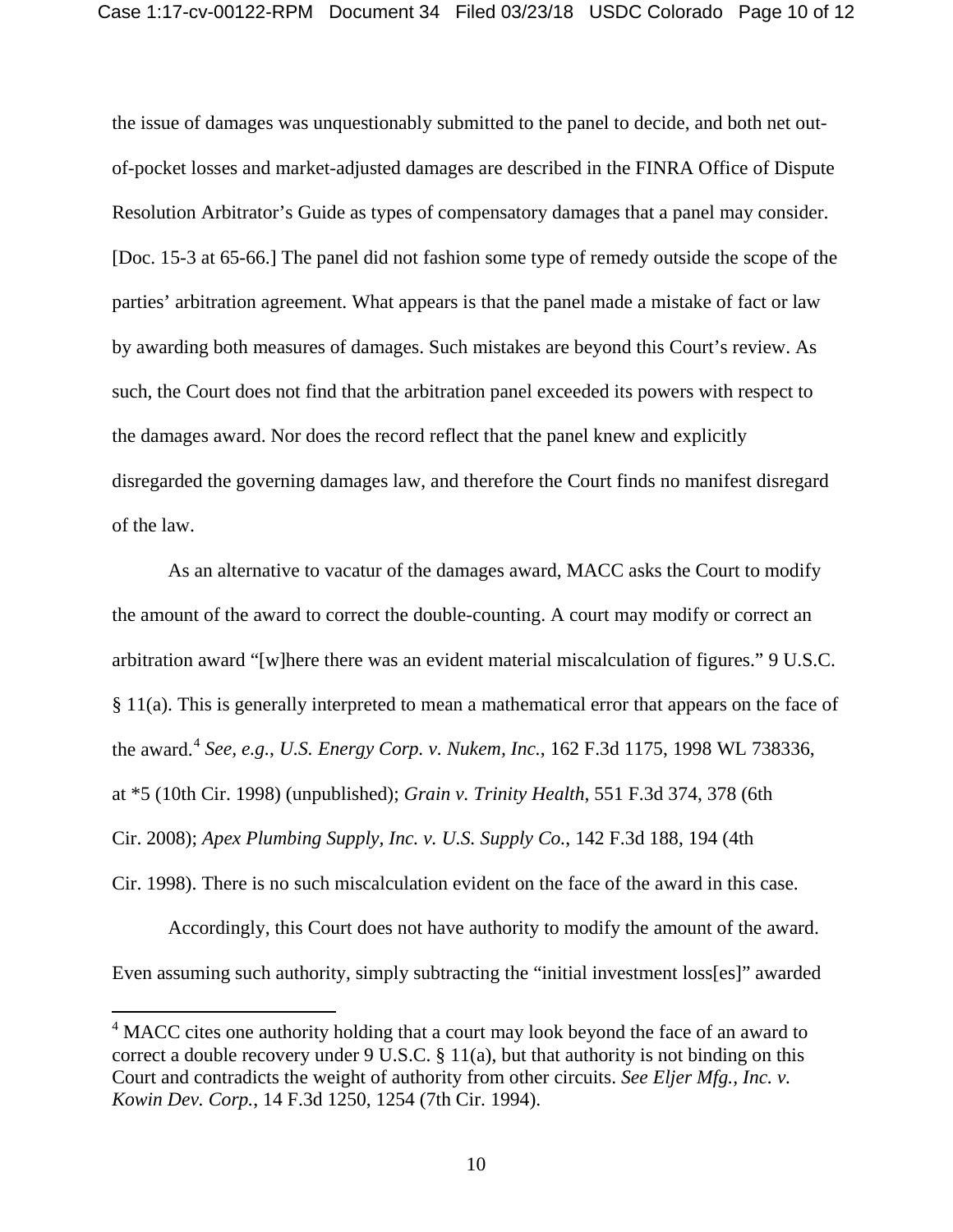by the panel from the total damages amount as MACC suggests would disregard the panel's requirement that Respondents reassign ownership of their investments back to MACC, in effect reducing the value of the award by the present value of those investments. That was not contemplated or accounted for in any of the damages calculations that Respondents' expert presented at the hearing. Any correction of the panel's damages award would require some hearing to determine that value and account for the reassignment requirement.

In addition to the double-counting of Respondents' lost investment, MACC argues that the panel committed other errors in the damages award. The Court finds MACC's arguments unavailing. With respect to the interest award, while the FINRA Code provides that an award "shall bear interest from the date of the award," the panel had discretion to award interest from an earlier date. [*See* Doc. 15-3 at 67-68.] Regarding the attorneys' fees award, Respondents apparently proved their requested fee amount to the satisfaction of the panel. [*See* Doc. 15-3 at 70.] These and the other alleged errors that MACC raises are the type of factual determinations or applications of law that are beyond this Court's authority. Accordingly, the Court declines to vacate or modify the damages award on the basis of these other alleged errors.

Respondents have not yet assigned the subject securities back to MACC as the award requires. No final judgment can be entered until that matter is resolved. Upon the foregoing, it is ORDERED that

Petitioner's Amended Motion to Vacate or in the Alternative, to Modify or Correct Arbitration Award [Doc. 10] is DENIED;

Respondents' Cross-Motion to Confirm FINRA Arbitration Award [Doc. 14] is GRANTED;